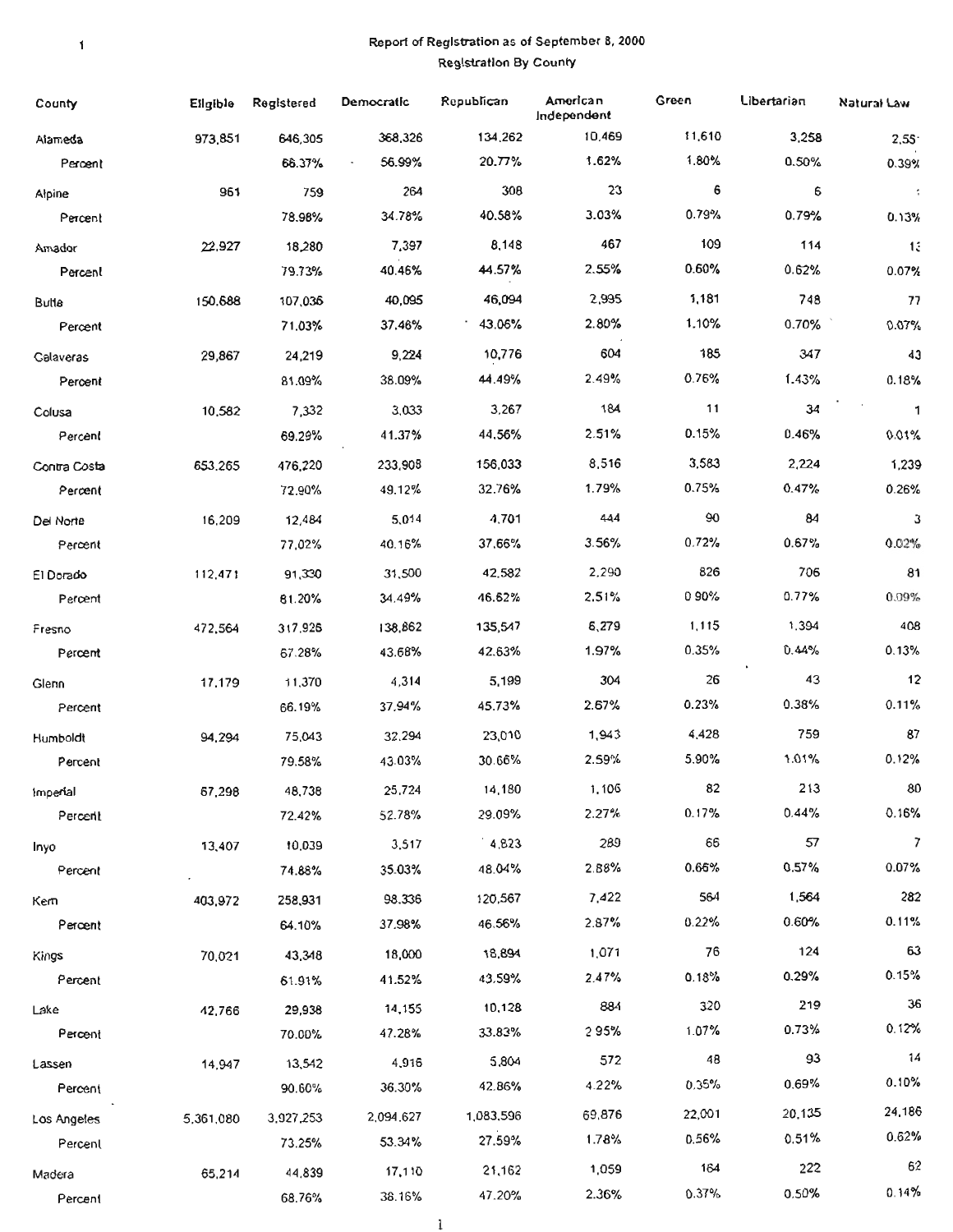#### Report of Registration **as** of September 8, 2000

 $\ddot{\phantom{a}}$  $\mathbb{R}^2$ 

#### **Registration By County**

 $\overline{\phantom{a}}$  $\overline{a}$ 

 $\bar{z}$ 

J.

| <b>Reform</b> | <b>Miscellaneous</b> | Declined to<br><b>State</b> |  |  |
|---------------|----------------------|-----------------------------|--|--|
| $-1,836$      | 8,221                | 105,772                     |  |  |
| 0.28%         | 1.27%                | 16.37%                      |  |  |
| 6             | 4                    | 141                         |  |  |
| 0.79%         | 0.53%                | 18,58%                      |  |  |
| 116           | 216                  | 1,700                       |  |  |
| 0.63%         | 1.18%                | $-9.30%$                    |  |  |
| 335           | 700                  | 14,811                      |  |  |
| 0.31%         | 0.65%                | 13.84%                      |  |  |
| 140           | 128                  | 2,772                       |  |  |
| 0.58%         | 0.53%                | 11.45%                      |  |  |
| 19            | 36                   | 747                         |  |  |
| 0.26%         | 0.49%                | 10.19%                      |  |  |
| 2,061         | 17,130               | 51,526                      |  |  |
| 0.43%         | 3.60%                | 10.82%                      |  |  |
| 88            | 92                   | 1,968                       |  |  |
| 0.70%         | 0.74%                | 15.76%                      |  |  |
| 424           | 736                  | 12,185                      |  |  |
| 0.46%         | 0.81%                | 13.34%                      |  |  |
| 1,101         | 1,166                | 32,054                      |  |  |
| 0.35%         | 0.37%                | 10.08%                      |  |  |
| 19            | 53                   | 1,400                       |  |  |
| $0.17\%$      | 0.47%                | 12.31%                      |  |  |
| 317           | 475                  | 11,730                      |  |  |
| 0.42%         | 0.63%                | 15.63%                      |  |  |
| 97            | 519                  | 6,737                       |  |  |
| 0.20%         | 1.06%                | 13.82%                      |  |  |
| 20            | 88                   | 1,172                       |  |  |
| $0.20\%$      | 0.88%                | 11.67%                      |  |  |
| 1,137         | 1,251                | 27,808                      |  |  |
| 0.44%         | $0.48\%$             | 10.74%                      |  |  |
| 107           | 287 ·                | 4,726                       |  |  |
| 0.25%         | 0.66%                | 10.90%                      |  |  |
| 186           | 153                  | 3.857                       |  |  |
| $0.62\%$      | 0.51%                | 12.88%                      |  |  |
| 79            | 98                   | 1,918                       |  |  |
| 0.58%         | 0.72%                | 14.16%                      |  |  |
| 17,707        | 38,043               | 557,082                     |  |  |
| 0.45%         | 0.97%                | 14.19%                      |  |  |
| 145           | 245                  | 4,670                       |  |  |
| 0.32%         | 0.55%                | 10.42%                      |  |  |

 $\ddot{\phantom{a}}$ 

l,

 $. 1A$ 

 $\cdot$ 

 $\overline{a}$ 

÷,

2

 $\bar{z}$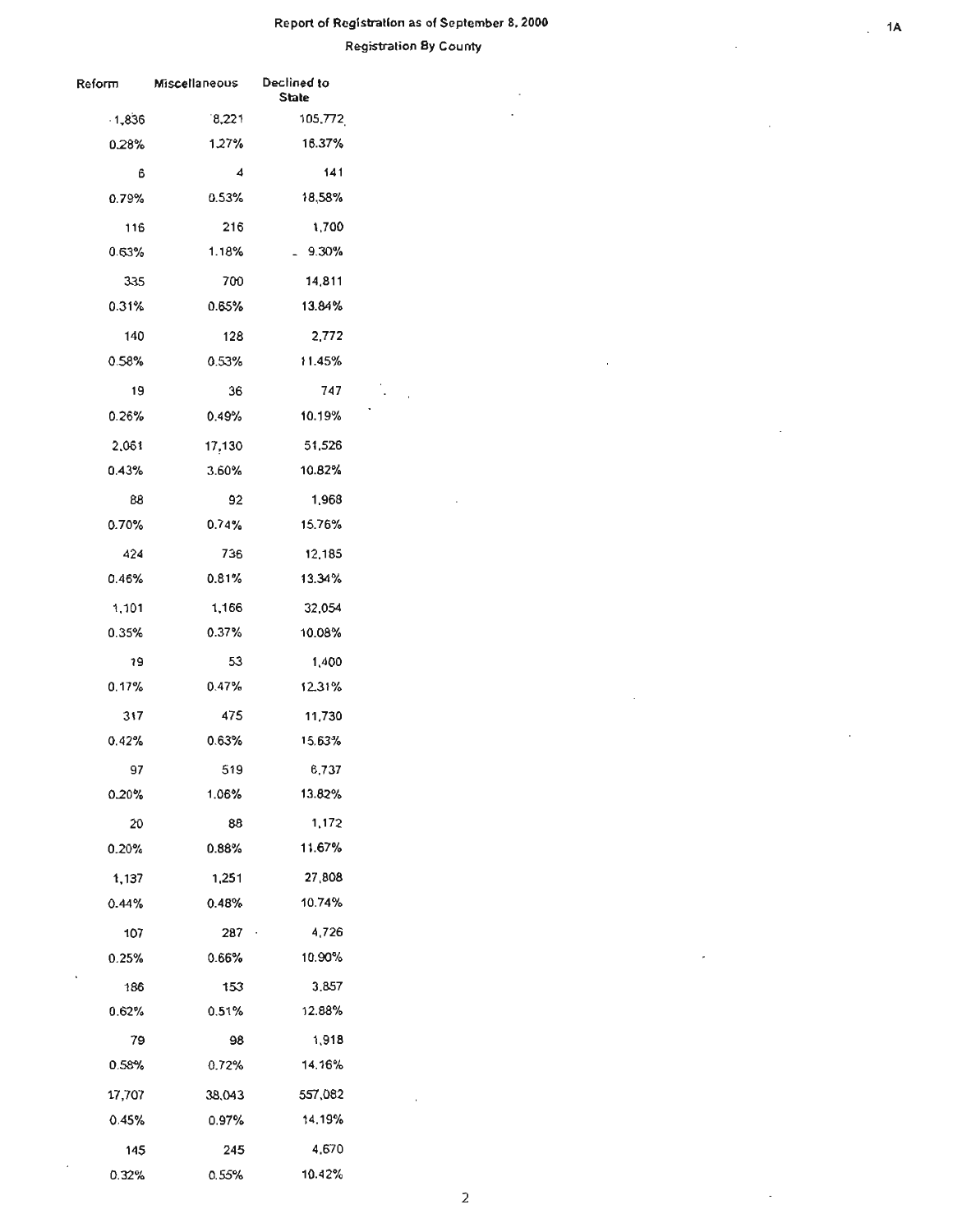#### , Report of Registration as of September 8, 2000 Registration By County

| County            | <b>Eligible</b> | Registered               | Democratic        | Republican       | American<br>Independent | Green       | Libertarian    | Natural Law          |
|-------------------|-----------------|--------------------------|-------------------|------------------|-------------------------|-------------|----------------|----------------------|
| Marin             | 185,177         | 140,849                  | 71,071            | 38,546           | 2,273                   | 3,466       | 842            | 21                   |
| Percent           |                 | 76.06%                   | 50.46%            | 27.37%           | 1.61%                   | 246%        | 0.60%          | 0.15%                |
| Mariposa          | 12,345          | 10,444                   | 3,702             | 4.801            | 275                     | 103         | 91             |                      |
| Percent           |                 | 84.60%                   | 35.45%            | 45.97%           | 2.63%                   | 0.99%       | 0.87%          | 0.09%                |
| Mendocino         | 60,826          | 47,662                   | 22,491            | 13,271           | 1,225                   | 2,111       | 393            | 5                    |
| Percent           |                 | 78.36%<br>$\overline{a}$ | 47.19%            | 27.84%           | 2.57%                   | 4.43%       | 0.82%          | 0.12%                |
| Merced            | 111,330         | 81,397                   | 41,896            | 28,525           | 1,775                   | 186         | 293            | 5.                   |
| Percent           |                 | 73.11%                   | 51.47%            | 35.04%           | 2.18%                   | 0.23%       | 0.36%          | 0.07%                |
| Modoc             | 7,017           | 5,312                    | 2,021             | 2,455            | 166                     | 18          | 29             | $\mathbb{I}$         |
| Percent           |                 | 75.70%                   | 38.05%            | 46.22%           | 3.13%                   | 0.34%       | 0.55%          | 0.11%                |
| Mono              | 7,722           | 5,822                    | 1,850             | 2,524            | 193                     | 96          | 66             | $\ddot{\phantom{1}}$ |
| Percent           |                 | 75.39%                   | 31.78%            | 43.35%           | 3.32%                   | 1.65%       | 1.13%          | 0.03%                |
| Monterey          | 243,170         | 153,131                  | 74,596            | 49,713           | 3,197                   | 1,272       | 830            | 16'                  |
| Percent           |                 | 62.97%                   | 48.71%            | 32.46%           | 2.09%                   | 0.83%       | 0.54%          | 0.11%                |
|                   | 91,816          | 64,904                   | 30,462            | 22,654           | 1,390                   | 675         | 379            | 93                   |
| Napa<br>Percent   |                 | 70.69%                   | 46.93%            | 34.90%           | 2.14%                   | 1.04%       | 0.58%          | 0.14%                |
|                   |                 |                          | 18,904            | 26,206           | 1,283                   | 1,429       | 564            | 55                   |
| Nevada<br>Percent | 70,788          | 57,629<br>81.41%         | 32.80%            | 45.47%           | 2.23%                   | 2.48%       | 0.98%          | 0.10%                |
|                   |                 |                          |                   | 633,937          | 25,733                  | 5,095       | 9,209          | 4,376                |
| Orange            | 1.783,144       | 1,291,768<br>72.44%      | 415,055<br>32.13% | 49.08%           | 1.99%                   | 0.39%       | 0.71%          | 0.34%                |
| Percent           |                 |                          |                   |                  | 2.905                   | 939         | 890            | 73                   |
| Placer            | 174,400         | 138,446                  | 46,137            | 67,645<br>48.86% | 2.10%                   | 0.68%       | $0.64\%$       | 0.05%                |
| Percent           |                 | 79.38%                   | 33.32%            |                  |                         |             | 68             | 4                    |
| Plumas            | 15,367          | 12,369                   | 4,752             | 5,369            | 405<br>3.27%            | 79<br>0.64% | 0.55%          | 0.03%                |
| Percent           |                 | 80.49%                   | 38.42%            | 43.41%           |                         |             |                |                      |
| Riverside         | 1,004,387       | 608,588                  | 223,183           | 287,574          | 14,008                  | 1,717       | 3,496<br>0.57% | 1,473<br>0.24%       |
| Percent           |                 | 60.59%                   | 36.67%            | 47.25%           | 2.30%                   | 0.28%       |                |                      |
| Sacramento        | 847,435         | 594,614                  | 276,329           | 211,159          | 13,475                  | 4.435       | 3,186          | 1,205                |
| Percent           |                 | 70.17%                   | 46,47%            | 35.51%           | 2.27%                   | 0.75%       | 0.54%          | 0.20%                |
| San Benito        | 30,906          | 25,447                   | 11,882            | 9,026            | 613                     | 122         | 190            | 16                   |
| Percent           |                 | 82.34%                   | 46.69%            | 35.47%           | 2.41%                   | 0.48%       | 0.75%          | 0.06%                |
| San Bemardino     | 1,086,412       | 661,989                  | 282,045           | 269,442          | 17,415                  | 1,977       | 3,318          | 1,271                |
| Percent           |                 | 60.93%                   | 42.61%            | 40.70%           | 2.63%                   | 0.30%       | 0.50%          | 0.19%                |
| San Diego         | 1.971,981       | 1,368,326                | 493,272           | 562,412          | 32,964                  | 7,813       | 11,252         | 13,768               |
| Percent           |                 | 69.39%                   | 36.05%            | 41.10%           | 2.41%                   | 0.57%       | 0.82%          | 1.01%                |
| San Francisco     | 532,521         | 465,590                  | 263,995           | 64.225           | 8,424                   | 11,785      | 3,085          | 1,429                |
| Percent           |                 | 87,43%                   | 56.70%            | 13,79%           | 1.81%                   | 2.53%       | 0.66%          | 0.31%                |
| San Joaquin       | 344,604         | 225,416                  | 102,987           | 97,347           | 3,625                   | 595         | 983            | 149                  |
| Percent           |                 | 65.41%                   | 45.69%            | 43.19%           | 1.61%                   | 0.26%       | 0.44%          | 0.07%                |
| San Luis Obispo   | 178,469         | 136,734                  | 49,839            | 59,801           | 3.190                   | 1,842       | 1,012          | 258                  |
| Percent           |                 | 76.61%                   | 36.45%            | 43.74%           | 2.33%                   | 1.35%       | 0.74%          | 0.19%                |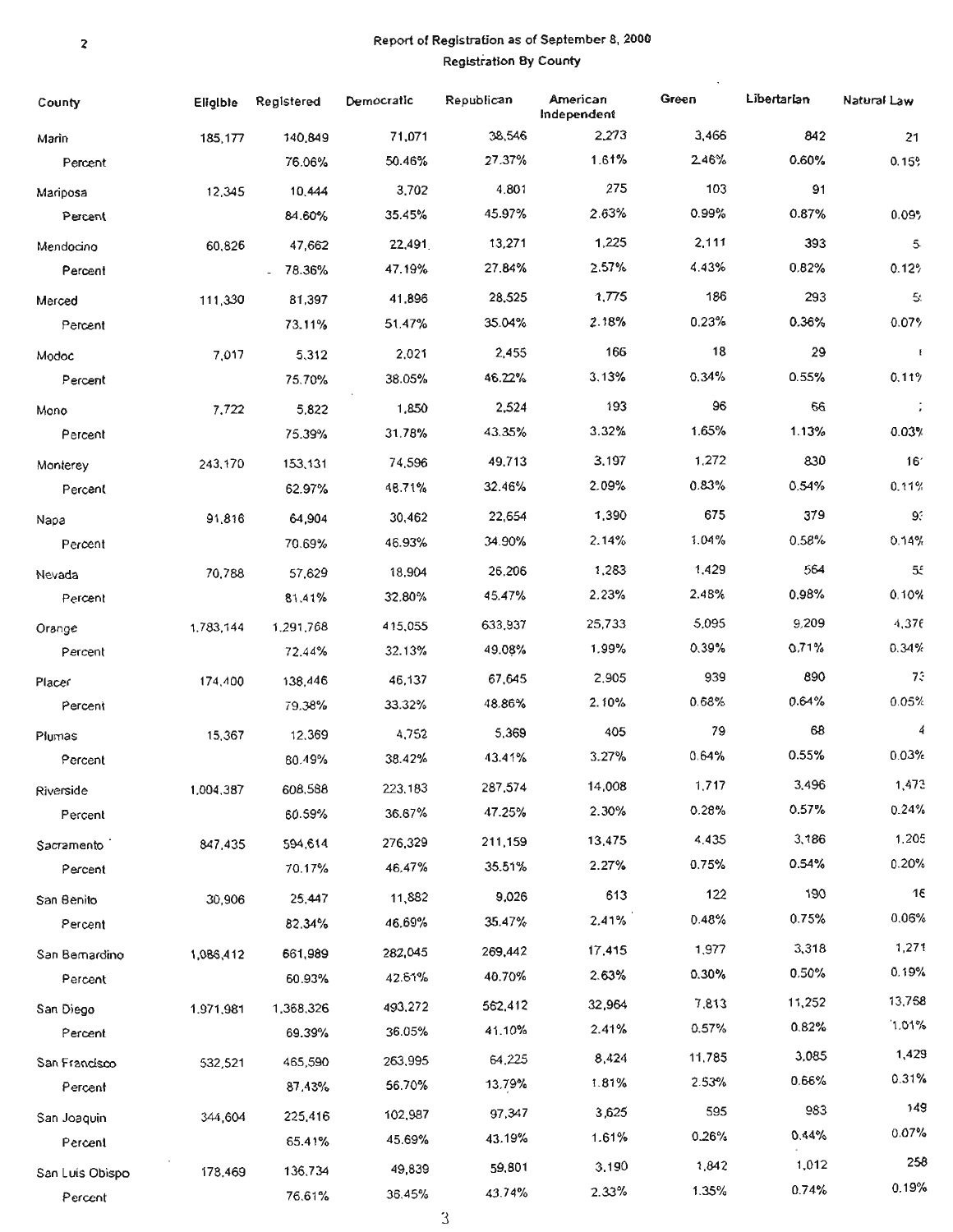# Report of Registration as of Seplember 8, 2000

 $\bar{a}$ 

Registration By County

 $\ddot{\phantom{a}}$ 

 $\bar{\mathcal{A}}$ 

 $\bar{z}$ 

 $\mathbf{r}$ 

| Reform   | Miscellaneous | Declined to<br>State |  |  |
|----------|---------------|----------------------|--|--|
| 834      | 502           | 23,103               |  |  |
| 0.59%    | 0.36%         | 16.40%               |  |  |
| 39       | 92            | 1,332                |  |  |
| 0.37%    | 0.88%         | 12.75%               |  |  |
| 325      | 536           | 7,252                |  |  |
| 0.68%    | 1.12%         | $-15.22%$            |  |  |
| 230      | 316           | 8,117                |  |  |
| 0.28%    | 0.39%         | 9.97%                |  |  |
| 17       | 18            | 582                  |  |  |
| $0.32\%$ | $0.34\%$      | 10.96%               |  |  |
| ٠.<br>23 | 29            | 1,039                |  |  |
| $0.40\%$ | $0.50\%$      | 17.85%               |  |  |
| 673      | 1,327         | 21.362               |  |  |
| $0.44\%$ | $0.87\%$      | 13.95%               |  |  |
| 287      | 563           | 8.401                |  |  |
| 0.44%    | 0.87%         | 12.94%               |  |  |
| 506      | 207           | 8,475                |  |  |
| 0.88%    | 0.36%         | 14.71%               |  |  |
| 8,582    | 5,748         | 184,033              |  |  |
| 0.66%    | 0.44%         | 14.25%               |  |  |
| 866      | 387           | 18,604               |  |  |
| 0.63%    | 0.28%         | 13.44%               |  |  |
| 51       | 100           | 1,541                |  |  |
| 0.41%    | 0.81%         | 12.46%               |  |  |
| 3,878    | 6,895         | 66,364               |  |  |
| 0.64%    | 1.13%         | 10.90%               |  |  |
| 3,804    | 3,264         | 77,757               |  |  |
| 0.64%    | 0.55%         | 13.08%               |  |  |
| 125      | 152           | 3,321                |  |  |
| 0.49%    | 0.60%         | 13.05%               |  |  |
| 3,661    | 5,978         | 76,882               |  |  |
| 0.55%    | 0.90%         | 11.61%               |  |  |
| 13,784   | 6,982         | 226,079              |  |  |
| 1.01%    | 0.51%         | 16,52%               |  |  |
| 1,420    | 3,666         | 107,561              |  |  |
| 0.30%    | 0.79%         | 23,10%               |  |  |
| 517      | 4,421         | 14,792               |  |  |
| 0.23%    | 1.96%         | 6.56%                |  |  |
| 652      | 2,079         | 18,061               |  |  |
| 0.48%    | 1.52%         | 13.21%               |  |  |

÷.

L.

 $\cdot$ 

 $\ddot{\phantom{a}}$ 

 $\cdot$  .

 $\ddot{\phantom{a}}$ 

 $\overline{\phantom{a}}$ 

 $\bar{1}$ 

 $\overline{a}$ 

 $\sim$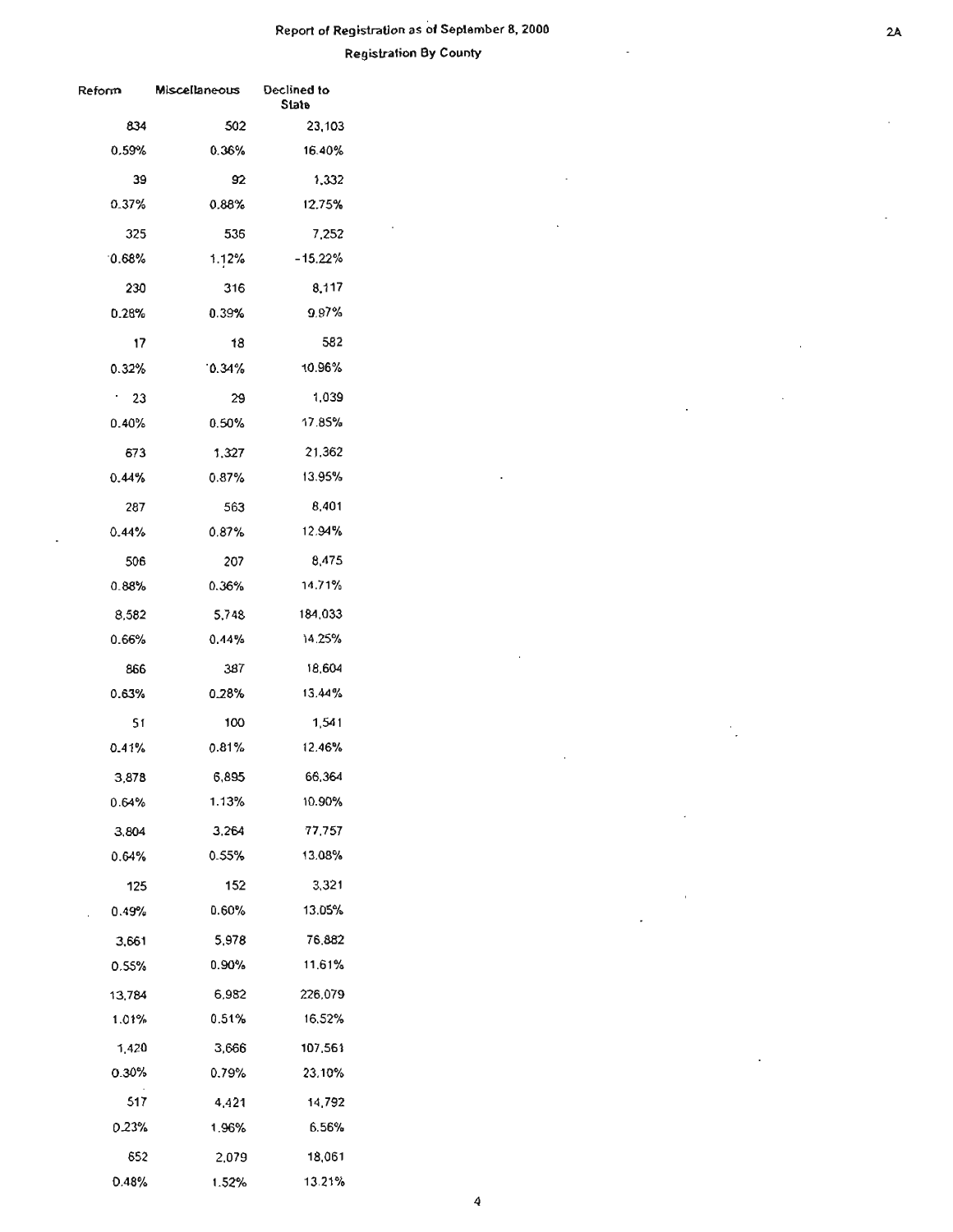#### Report of Registration as of September 8, 2000 **Registration By County**

| County            | Eligible   | Registered      | Democratic | Republican       | American<br>Independent | Green   | Libertarian | Natural Law     |
|-------------------|------------|-----------------|------------|------------------|-------------------------|---------|-------------|-----------------|
| San Mateo         | 487,952    | 323,041         | 164,090    | 90,787           | 5,735                   | 2.911   | 1,789       | 687             |
| Percent           |            | 66.20%          | 50.80%     | 28.10%           | 1.78%                   | 0.90%   | 0.55%       | 0.21%           |
| Santa Barbara     | 280,086    | 209,528         | 86,883     | 77,669           | 4,306                   | 3.070   | 1,369       | 38 <sup>°</sup> |
| Percent           |            | 74.81%          | 41.47%     | 37.07%           | 2.06%                   | 1.47%   | 0.65%       | 0.18%           |
| Santa Clara       | 1,114,646  | 752,603         | 347,690    | 232,817          | 14,238                  | 5,294   | 5,657       | 1,493           |
| Percent           |            | $-67.52%$       | 46.20%     | 30.93%           | 1.89%                   | 0.70%   | 0.75%       | 0.20%           |
| Santa Cruz        | 172,902    | 139,550         | 71,776     | 33,079           | 2,481                   | 5,615   | 1,555       | 317             |
| Percent           |            | 80.71%          | 51.43%     | 23.70%           | 1.78%                   | 4.02%   | 1.11%       | 0.23%           |
| Shasla            | 121,610    | 84,132          | 29,685     | 39,569           | 2,559                   | 321     | 619         | 51              |
| Percent           |            | 69.18%          | 35.28%     | 47.03%           | 3.04%                   | 0.38%   | 0.74%       | 0.06%           |
| Siena             | 2,379      | 2,233           | 817        | 951              | 64                      | 23      | 36          | $\cdot$ 0       |
| Percent           |            | 93.86%          | 38.59%     | 42.59%           | 2.87%                   | 1.03%   | 1.61%       | 0.00%           |
| Siskiyou          | 32,006     | 24,618          | 9,986      | 10,077           | 717                     | 176     | 266         | 99              |
| Percent           |            | 76.92%          | 40.56%     | 40,93%           | 2.91%                   | 0.71%   | 1.08%       | 0.40%           |
| Solano            | 266,610    | 188,361         | 97,122     | 54,562           | 4,055                   | 861     | 893         | 214             |
| Percent           |            | 70.65%          | 51.56%     | 28.97%           | 2.15%                   | 0.46%   | 0.47%       | 0.11%           |
| Sonoma            | 326.630    | 240,655         | 122,261    | 70,666           | 4,605                   | 5,574   | 1,753       | 307             |
| Percent           |            | 73.68%          | 50.80%     | 29.36%           | 1.91%                   | 2.32%   | 0.73%       | 0.13%           |
| Stanislaus        | 282,337    | 194.877         | 87,440     | 78,108           | 4,558                   | 523     | 914         | 155             |
| Percent           |            | 69.02%          | 44.87%     | 40.08%           | 2.34%                   | 0.27%   | 0.47%       | 0.08%           |
| Sulter            | 50,421     | 36,548          | 13,056     | 17,930           | 858                     | 88      | 198         | 17              |
| Percent           |            | 72.49%          | 35.72%     | 49.06%           | 2.35%                   | 0.24%   | 0.54%       | 0.05%           |
|                   |            | 26,426          | 10,653     | 11,335           | 951                     | 75      | 201         | 11              |
| Tehama<br>Percent | 39,537     | 66.84%          | 40.31%     | 42.89%           | 3.60%                   | 0.28%   | 0.76%       | 0.04%           |
|                   |            |                 | 3,104      | 2,982            | 248                     | 113     | -90         | 9               |
| Trinity           | 9,743      | 7,646<br>78.48% | 40.60%     | 39.00%           | 3.24%                   | 1.48%   | 1.18%       | 0.12%           |
| Percent           |            |                 |            |                  | 3.014                   | 320     | 497         | 167             |
| Tulare            | 213,076    | 124,210         | 48,660     | 56,850<br>45.77% | 2.43%                   | 0.26%   | 0.40%       | 0.13%           |
| Percent           |            | 58.29%          | 39.18%     |                  |                         | 216     | 180         | 25              |
| Tuolumne          | 33,702     | 30,271          | 12,527     | 12,933           | 782                     | 0.71%   | 0.59%       | 0.08%           |
| Percent           |            | 89.82%          | 41.38%     | 42.72%           | 2.58%                   |         |             |                 |
| Ventura           | 490,319    | 377.002         | 145,616    | 158,086          | 8,710                   | 2,671   | 2,336       | 1,071<br>0.28%  |
| Percent           |            | 76.89%          | 38.62%     | 41.93%           | 2.31%                   | 0.71%   | 0.62%       |                 |
| Yolo              | 112,913    | 78,871          | 39,676     | 23,094           | 1,551                   | 1,398   | 439         | 110             |
| Percent           |            | 69.85%          | 50.30%     | 29.28%           | 1.97%                   | 1.77%   | 0.56%       | 0.14%           |
| Yuba              | 39,930     | 24,321          | 9,827      | 9,882            | 864                     | 100     | 160         | 22              |
| Percent           |            | 60.91%          | 40.41%     | 40.63%           | 3.55%                   | 0.41%   | 0.66%       | 0.09%           |
| Slate Total       | 21,430,179 | 15, 126, 262    | 6,887,954  | 5,287,090        | 311,627                 | 121,595 | 91,472      | 59.059          |
| Percent           |            | 70.58%          | 45.54%     | 34.95%           | 2.06%                   | 0.80%   | 0.60%       | 0.39%           |

 $\sigma_{\rm{max}}$  and